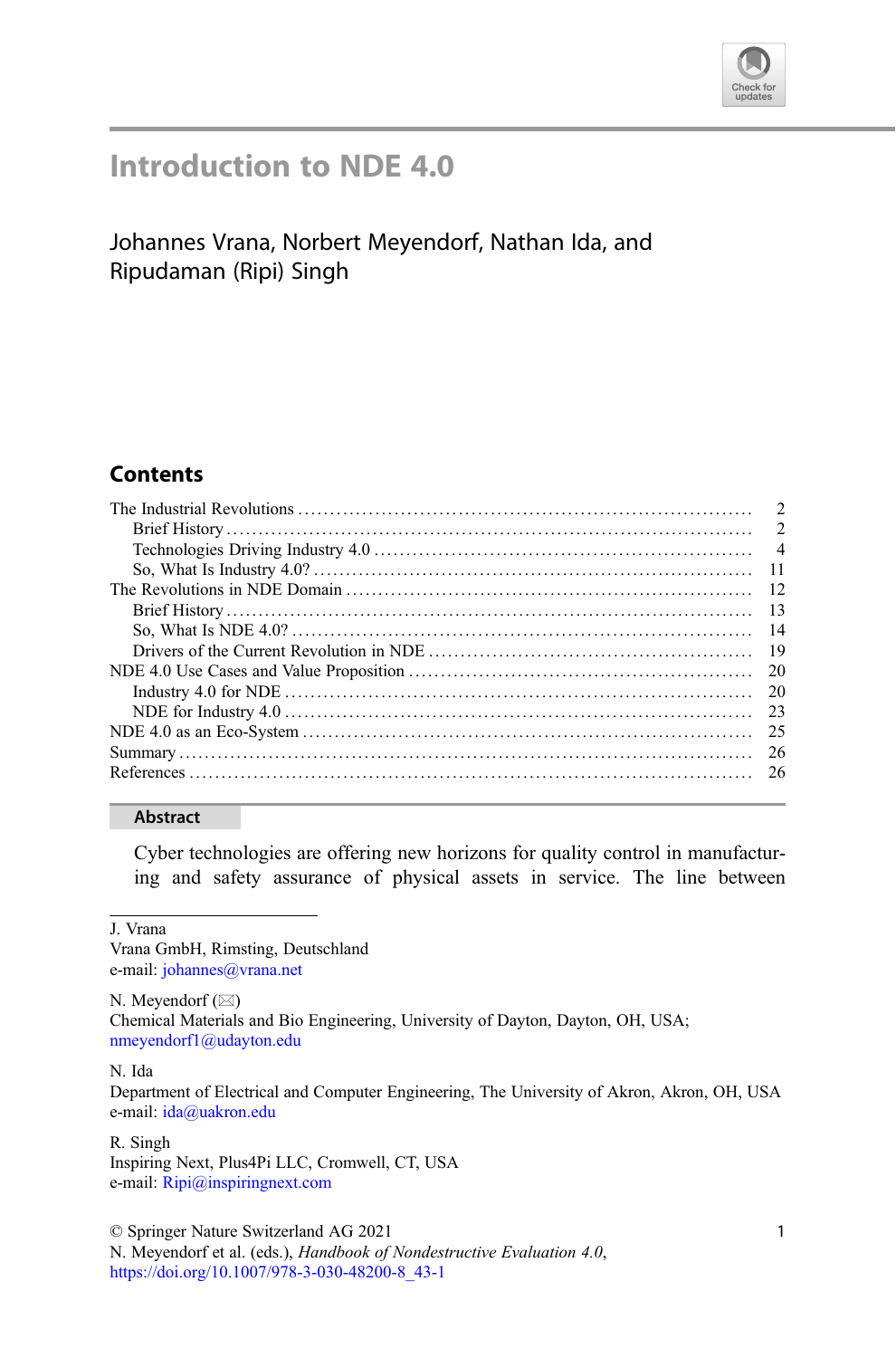non-destructive evaluation (NDE) and Industry 4.0 is getting blurred since both are sensory data-driven domains. This multidisciplinary approach has led to the emergence of a new capability: NDE 4.0. The NDE community is coming together once again to define the purpose, chart the process, and address the adoption of emerging technologies. This handbook is an effort in that direction.

In this chapter, the authors define the industrial revolutions and technologies driving the change, use that context to understand the revolutions in NDE, leading up to the definition of NDE 4.0. In the second part of this chapter, authors have proposed several value propositions or use cases under "NDE for Industry 4.0" and "*Industry 4.0 for NDE*" leading to clarity of purpose for NDE  $4.0$  – enhanced safety and economic value for stakeholders within the NDE eco-system.

#### Keywords

NDE  $4.0 \cdot$  Use cases  $\cdot$  Value proposition  $\cdot$  Future of NDE  $\cdot$  NDT  $4.0 \cdot$ Industry 4.0 · Digital Twin · IIoT · OPC UA · Ontology · Semantic Interoperability · Industrial Revolutions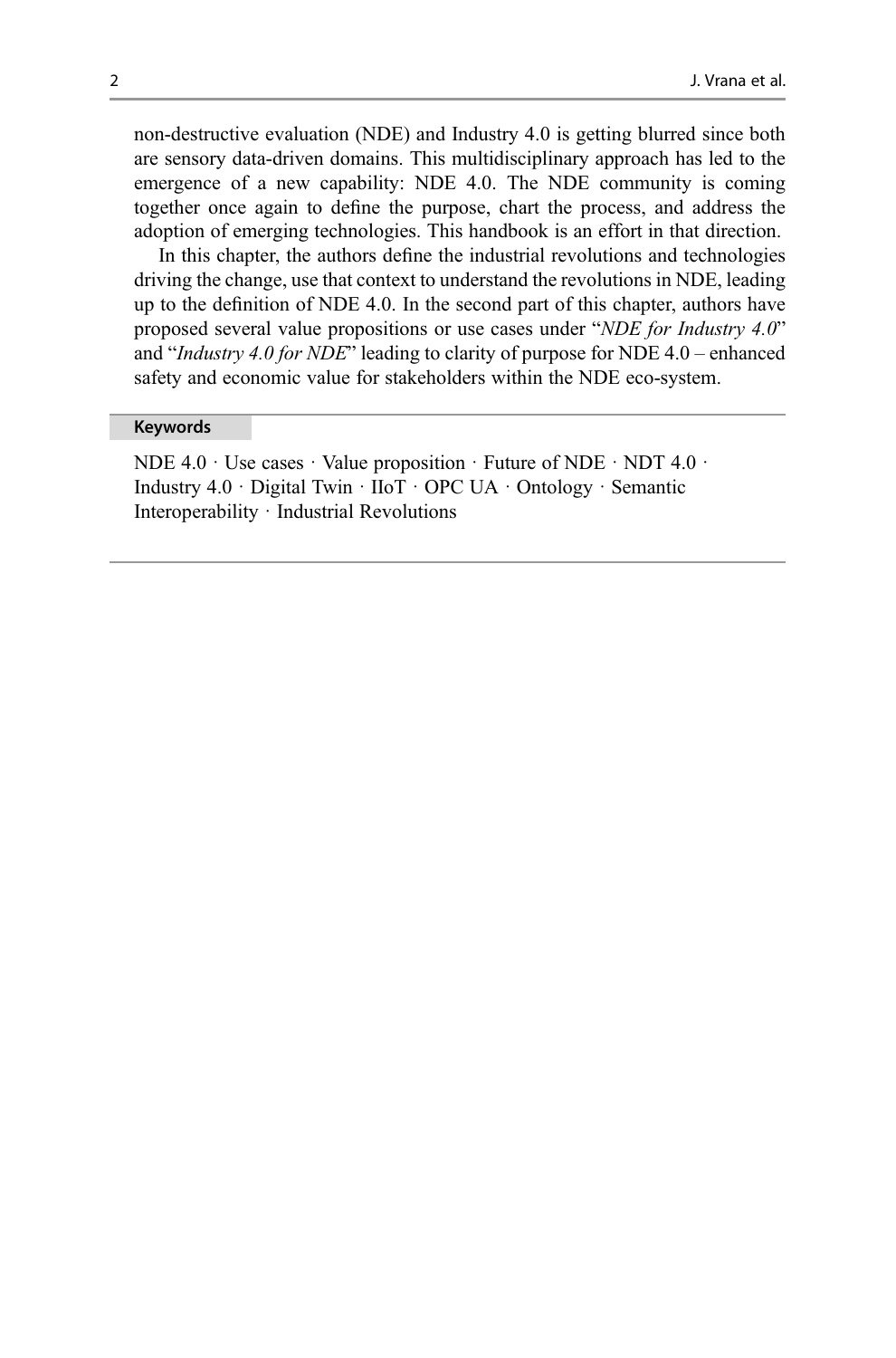#### Summary

The world of NDE is about to change, radically, for the better. The suite of digital technologies shows multiple opportunities and strong use cases, like the use of the emerging digital technologies for NDE and the new possibilities for inspection control (Industry 4.0 for NDE) or the integration of NDE as a data source and enabler for Industry 4.0 (NDE for Industry 4.0).

All the use cases identified show that Industry and NDE are growing together with the fourth revolution and will eventually lead to an improved awareness about NDE. This will help increase visibility and value perception of NDE.

There is still a long way to go. When the barriers to digital communication are lowered, proprietary data formats and interfaces are replaced, and semantic interoperability becomes natural; then it will be possible to combine the emerging technologies into new cyber-physical inspection equipment. It will be possible to connect equipment from different manufacturers and analyze big data for safety and quality. It will enable manufacturers to focus on their core-knowledge resulting in rapidly improving products and superior services.

Given the challenges and opportunities, NDE 4.0 needs collaboration on an international scale, without burdens or old structures. Ideas like NDE-manufacturer based clouds are the use of emerging technologies for maintaining the old structures. This eventually may not work. Opening up, collaboration, and the willingness to innovate are key to NDE 4.0 and will decide the future of individual companies and of the NDE sector in general.

If taken on thoughtfully, NDE 4.0 will lead to a completely new way of sustaining product quality and safety, a new way of doing business, a new market for data – an ecosystem with huge potential for purposeful NDE. The journey will have challenges and how the community comes together to pursue it is the purpose of the present handbook.

#### References

<sup>1.</sup> Kagermann H, Lukas W-D, Wahlster W. Industrie 4.0: Mit dem Internet der Dinge auf dem Weg zur 4. industriellen Revolution. VDI-Nachrichten. 2011;2011(13):2.

<sup>2.</sup> Vrana J. NDE perception and emerging reality: NDE 4.0 value extraction. Mater Eval. 2020;78(7):835–51. <https://doi.org/10.32548/2020.me-04131>.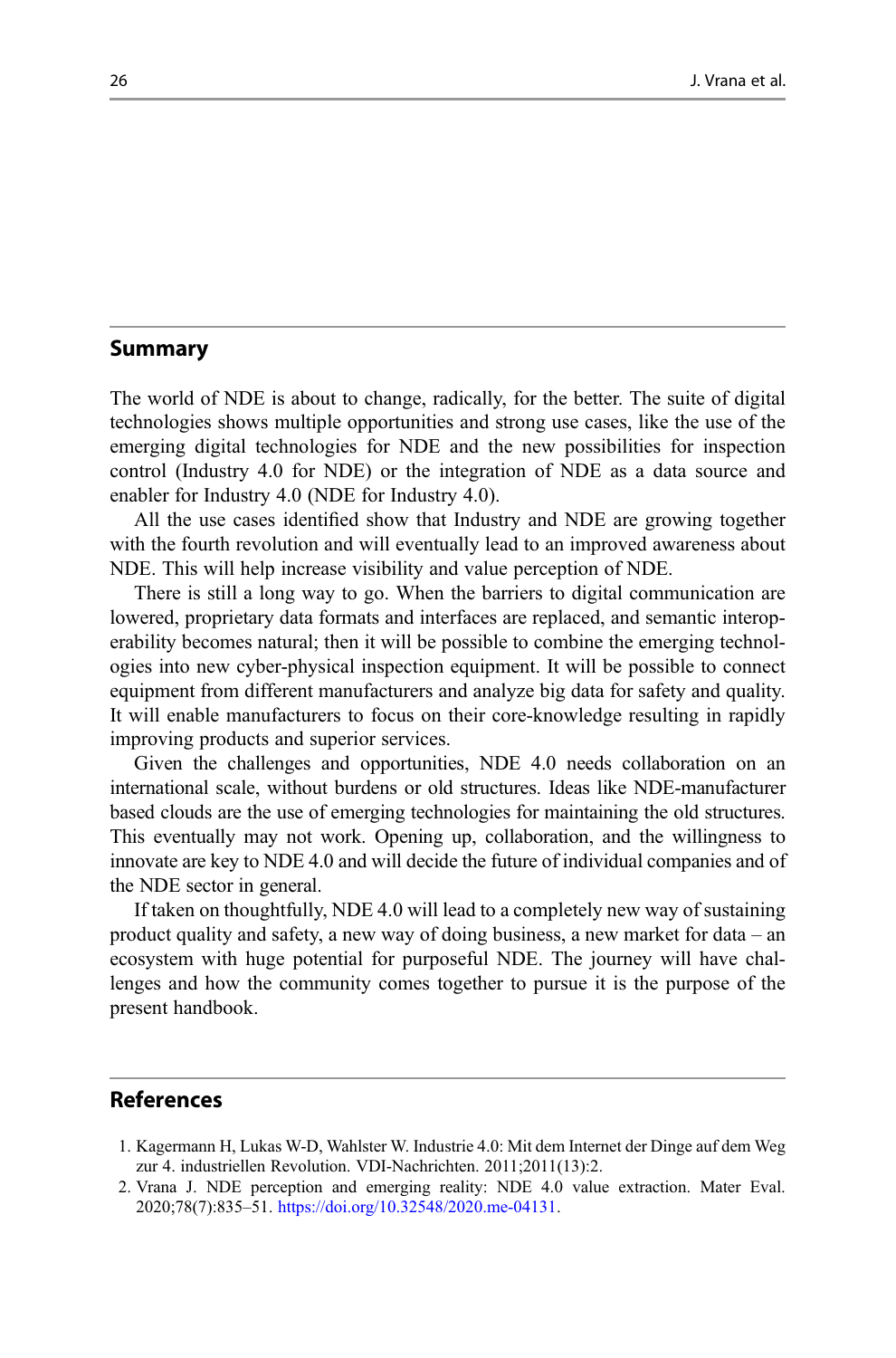- 3. Vrana J. ZfP 4.0: Die vierte Revolution der Zerstörungsfreien Prüfung: Schnittstellen, Vernetzung, Feedback, neue Märkte und Einbindung in die Digitale Fabrik. ZfP Zeitung. 2019;165:51–9.
- 4. Vrana J. The four industrial revolutions. YouTube. 2020. <https://youtu.be/59SsqSWw4b0>. Published: 30 March 2020.
- 5. Vrana J, Singh R. NDE 4.0 a design thinking perspective. J NDE. 2020;40:4. [https://doi.org/](https://doi.org/10.1007/s10921-020-00735-9) [10.1007/s10921-020-00735-9](https://doi.org/10.1007/s10921-020-00735-9).
- 6. Singh R, Vrana J. NDE  $4.0 -$  why should 'I' get on this bus now? CINDE J. 2020; $41(4)$ : $6-13$ .
- 7. Meyendorf NGH, Bond LJ, Curtis-Beard J, Heilmann S, Pal S, Schallert R, Scholz H, Wunderlich C. NDE  $4.0 -$ NDE for the 21st century – the internet of things and cyber physical systems will revolutionize NDE. In: 15th Asia Pacific conference for non-destructive testing (APCNDT 2017), Singapore; 2017.
- 8. Bloomberg J. Digitization, digitalization, and digital transformation: confuse them at your peril. Forbes. 2018. [https://www.forbes.com/sites/jasonbloomberg/2018/04/29/digitization-digitaliza](https://www.forbes.com/sites/jasonbloomberg/2018/04/29/digitization-digitalization-and-digital-transformation-confuse-them-at-your-peril) [tion-and-digital-transformation-confuse-them-at-your-peril.](https://www.forbes.com/sites/jasonbloomberg/2018/04/29/digitization-digitalization-and-digital-transformation-confuse-them-at-your-peril) Accessed 27 Sept 2020.
- 9. Kluver R. Globalization, informatization, and intercultural communication, Am Commun  $J. 2000:3(3)$ .
- 10. United States Air Force. Global horizons final report. AF/ST TR 13-01. 2013.
- 11. Kaplan A, Haenlein M. Siri, Siri, in my hand: Who's the fairest in the land? On the interpretations, illustrations, and implications of artificial intelligence. Bus Horizons. 2019;62(1):15– 25. <https://doi.org/10.1016/j.bushor.2018.08.004>.
- 12. Arute F, Arya K, Babbush R, et al. Quantum supremacy using a programmable superconducting processor. Nature. 2019;574:505–10. <https://doi.org/10.1038/s41586-019-1666-5>.
- 13. Schrödinger E. Die gegenwärtige Situation in der Quantenmechanik. Naturwissenschaften. 1935;23:844–9. [https://doi.org/10.1007/BF01491987.](https://doi.org/10.1007/BF01491987)
- 14. Volz J, Weber M, Schlenk D, Rosenfeld W, Vrana J, Saucke K, Kurtsiefer C, Weinfurter H. Observation of entanglement of a single photon with a trapped atom. Phys Rev Lett. 2006;96(3):030404. [https://doi.org/10.1103/PhysRevLett.96.030404.](https://doi.org/10.1103/PhysRevLett.96.030404)
- 15. Meyendorf N, Schallert R, Pal S, Bond LJ. Using remote NDE, including external experts in the inspection process, to enhance reliability and address todays NDE challenges. In: Proceedings of the 7th European-American workshop on reliability of NDE; 2017.
- 16. Link R, Riess N. NDT 4.0 overall significance and implications to NDT. In: 12th European conference on non-destructive testing (ECNDT 2018), Gothenburg; 2018.
- 17. Singh R. NDE 4.0 the next revolution in nondestructive testing and evaluation: what and how? Mater Eval. 2019;77(1):45–50.
- 18. Singh R. Purpose and pursuit of NDE 4.0. Mater Eval. 2020;78(7):785–93. [https://doi.org/10.](https://doi.org/10.32548/2020.me-04143) [32548/2020.me-04143](https://doi.org/10.32548/2020.me-04143).
- 19. Chakraborty D, McGovern ME. NDE 4.0: smart NDE. In: 2019 IEEE international conference on prognostics and health management (ICPHM); 2019. [https://doi.org/10.1109/ICPHM.2019.](https://doi.org/10.1109/ICPHM.2019.8819429) [8819429](https://doi.org/10.1109/ICPHM.2019.8819429).
- 20. Vrana J. Welcome to the world of NDE 4.0. YouTube. 2020. <https://youtu.be/MzUKHmp4exE>. Published: 24 March 2020.
- 21. Vrana J. The four NDE revolutions. YouTube. 2020. [https://youtu.be/lvLfy4zfSYo.](https://youtu.be/lvLfy4zfSYo) Published: 14 April 2020.
- 22. Singh R. Three decades of NDT reliability assessment and demonstration. Mater Eval. 2001;59(7):856–60.
- 23. Singh R, Palumbo D, Hewson J, Locke D, Paulk MD, Lewis RR. A design of experiments for human factor quantification in NDI reliability studies. In: USAF ASIP conference, San Antonio; 2001.
- 24. Virkkunen I, Koskinen T, Jessen-Juhler O, Rinta-aho J. Augmented ultrasonic data for machine learning. J NDE. 2021;40:4. [https://doi.org/10.1007/s10921-020-00739-5.](https://doi.org/10.1007/s10921-020-00739-5)
- 25. Systems, Inc. FLIR. How does an IR camera work? FLIR Systems. 2017. Web. 03 Apr. 2017.